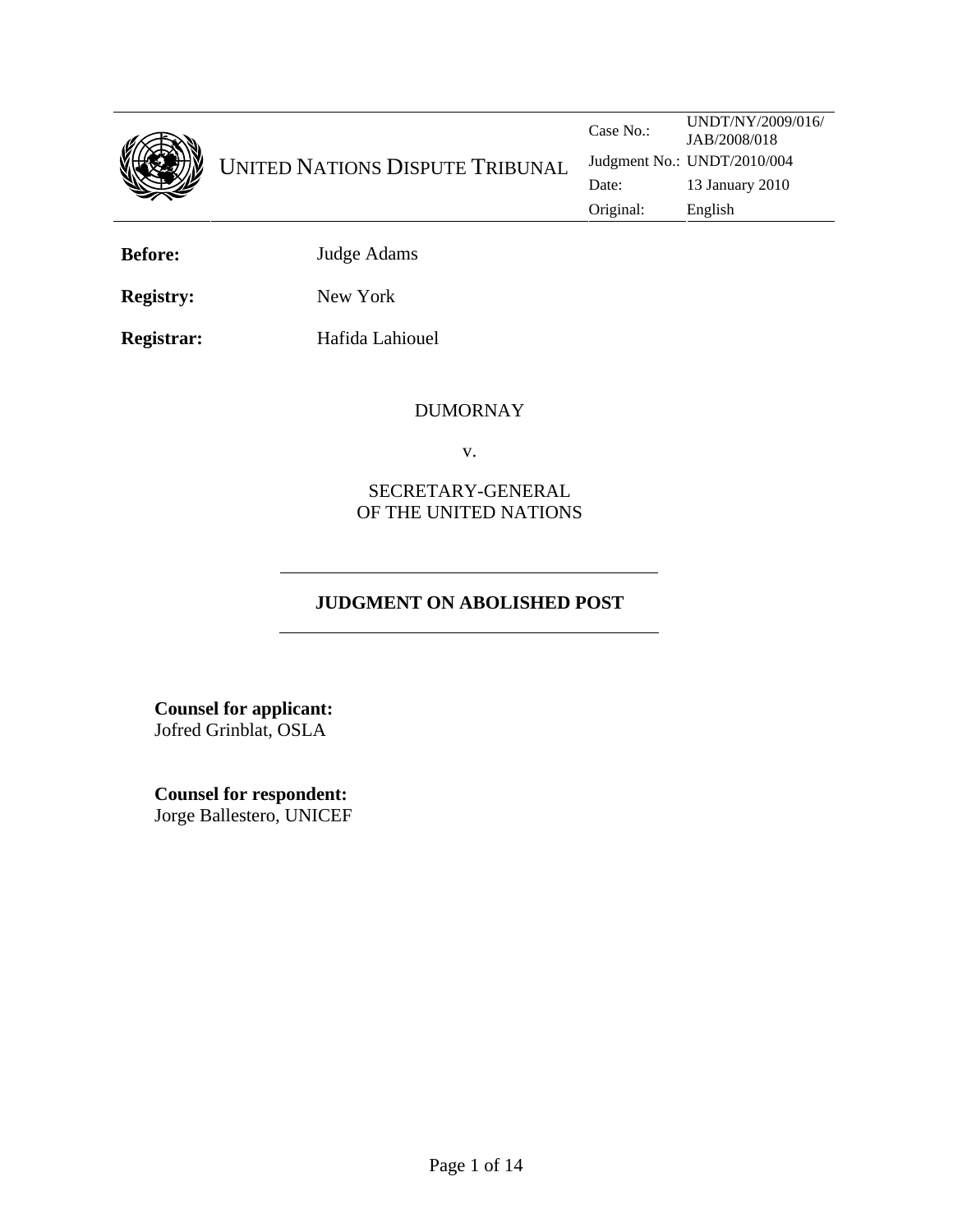# **Introduction**

1. The applicant contests a decision to separate her from service upon abolition of her post. She claims that the respondent created another post with a different job title which was essentially the same as her post in order to employ another staff member on a fixed-term appointment whom the Administration wished to retain. She further claims that the respondent then abolished the applicant's post as a means by which to unfairly separate her from the Organization. The respondent initially contended, when the matter was pending before the Joint Appeals Board, that the application was time-barred. However, this matter was not indicated as an issue at the directions hearing, was not mentioned in subsequent written submissions and was not raised at the hearing. I infer that it is not pressed and, consequently, do not deal with it. Substantively, the respondent contends that the new post was significantly different from that of the applicant and that the respondent fully met its obligations to her as a permanent staff member on an abolished post.

2. For completeness, I note that the applicant was separated from service with full termination indemnity of one year's salary in the amount of approximately \$80,000 as of 1 June 2008.

3. On 1 July 2009, the matter was transferred to the United Nations Dispute Tribunal. On 6 August 2009, both parties agreed at a directions hearing that the matter was ready for trial. On 13 August 2009, both parties jointly moved that the matter be decided on the submitted written submissions without further hearing, on grounds that it was agreed that no further documents or witness testimony were required and written summaries of argument would be produced to the Tribunal.

4. The principle of open justice is a fundamental element of the Tribunal's exercise of its jurisdiction. The General Assembly has given the Tribunal the attributes of a court and it seems to me, with this, the expectation that its proceedings will be open to the public unless there is good reason otherwise. In this context, the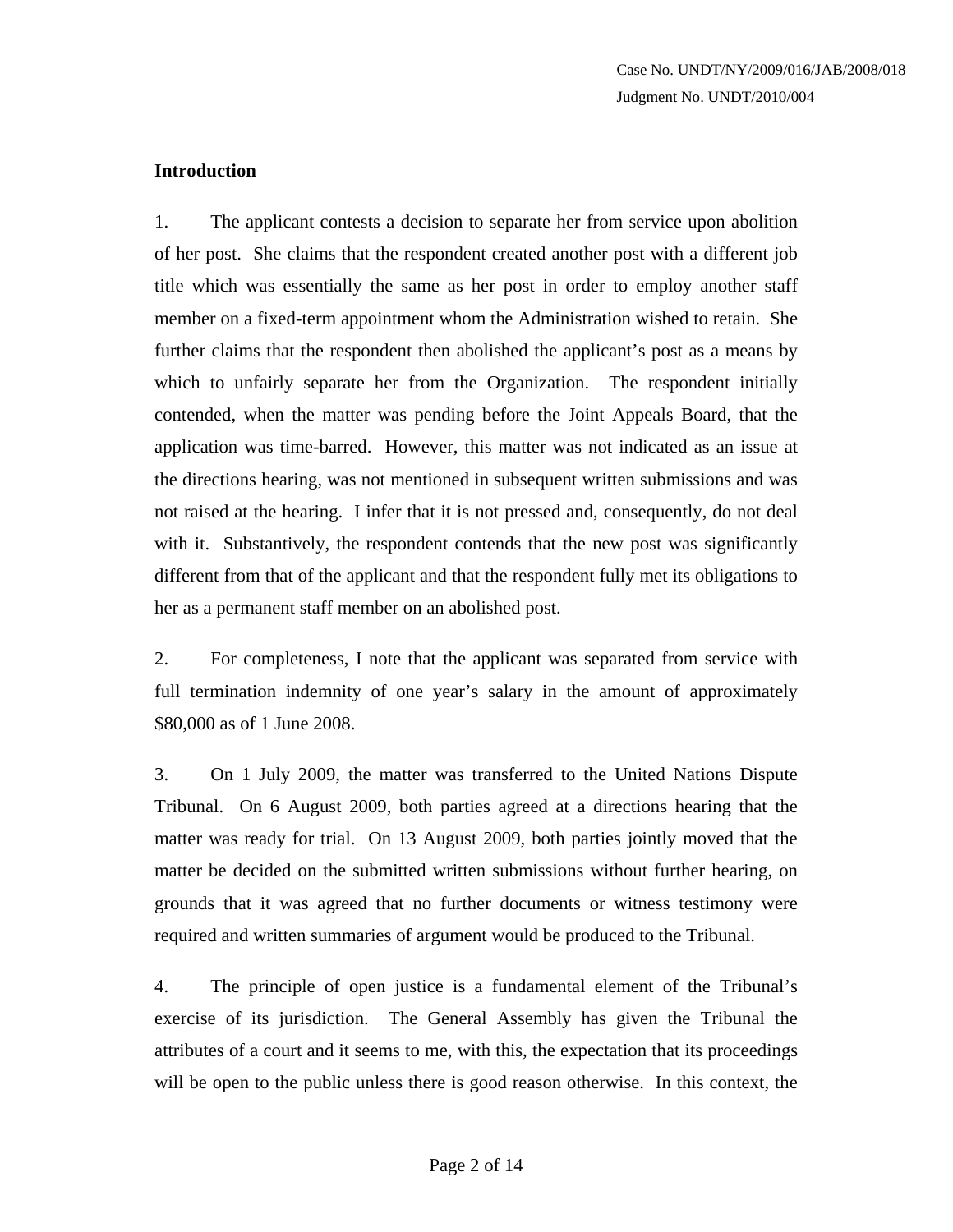rule that justice must not only be done, it must be seen to be done, is particularly apt. Although a great deal can be done on documents without undermining this principle, at some stage or other of the proceedings there should be a public hearing at least sufficient to demonstrate the workings of the Tribunal and the way in which the issues in any particular case are being approached (and see art 16.6 of the Rules of Procedure of the Dispute Tribunal). Applying this principle to this case, I decided that there should be a public hearing on the merits and, accordingly, the parties attended the Tribunal to make submissions on 27 August 2009.

# **Facts**

5. The applicant joined the Organization in 1986 as a Bilingual Secretary at the G-3 level on a short-term appointment. On 19 December 1986, she was promoted to Senior Secretary (G-4) and in 1989, her appointment was converted to permanent. In 1990, she was promoted to Principal Secretary (G-5).

6. Pursuant to an agreement between the applicant, her Director and a Human Resources Officer, in March 1997, the applicant changed reporting lines to report to the Deputy Director, as she had done in her previous role as Senior Secretary.

7. On 15 August 2007, the applicant was informed that her post (ie, the post she was currently occupying) was to be abolished. On 15 November 2007, the applicant responded that the post to be abolished was not her permanent post but the one she only encumbered temporarily and requested his assistance in returning to her post.

8. The applicant was informed by a letter from human resources dated 10 December 2007 of separation procedures and entitlements which would be effective upon abolition of her post on 29 February 2008. On 11 January 2008, the applicant filed a request for review and a request for a suspension of action on the decision to terminate her permanent appointment. By letter dated 29 February 2008, the Secretary-General extended the applicant's permanent appointment for three months to allow the Administration to further pursue its efforts to find the applicant a suitable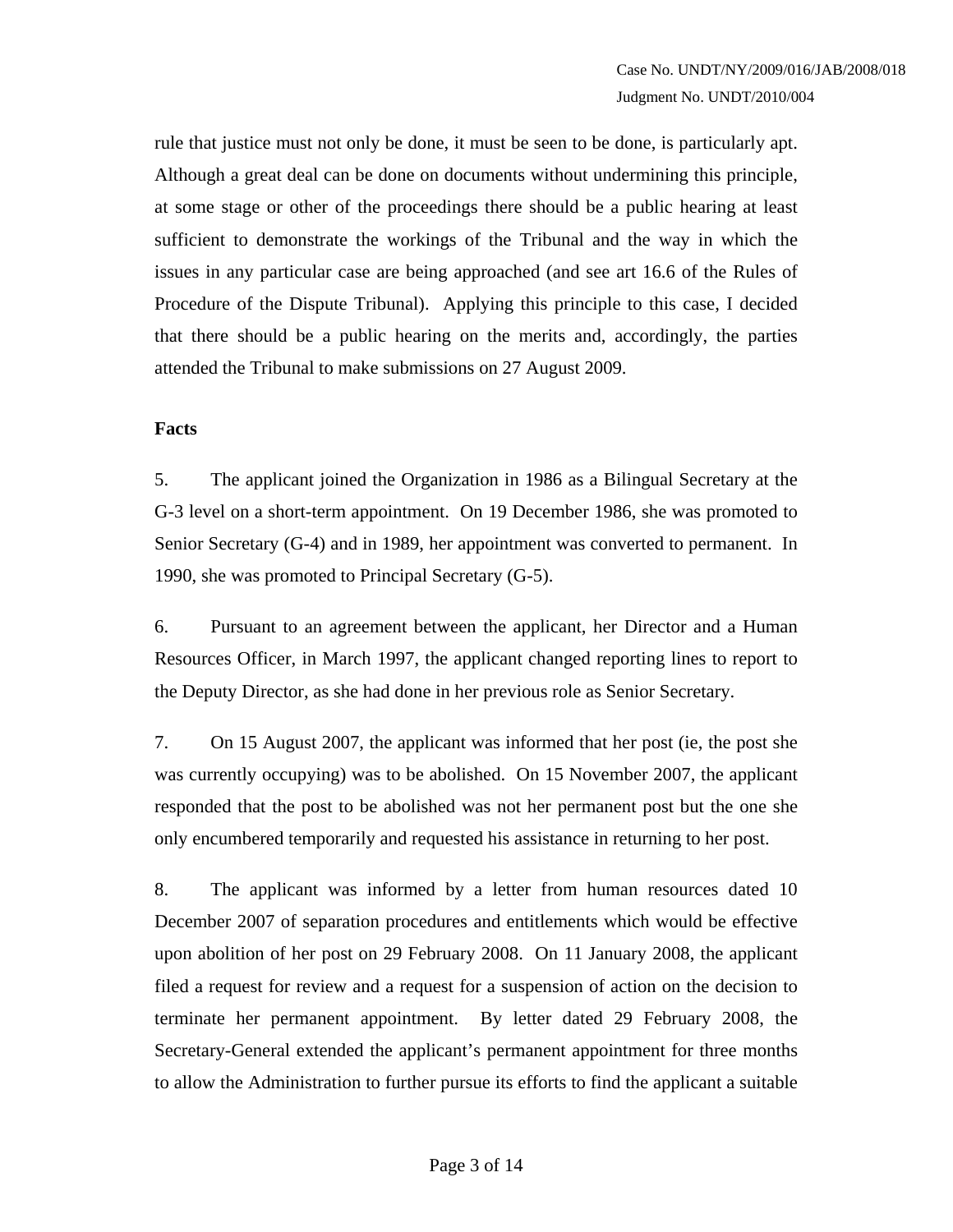post. Following the abolition of the post, the applicant worked as Executive Assistant on a short-term contract from 1 March to 31 May 2009 in the Office of Communication for Development at the United Nations Children's Fund (UNICEF).

#### **Issues**

- 9. The main issues can be summarised as follows:
	- a. the nature of the arrangement, ie, whether the applicant has a right to return her original position;
	- b. whether the abolition was *bona fide*; and
	- c. whether the respondent met its obligations to the applicant as a permanent staff member on an abolished post, including making a good faith effort to find the applicant another post.

# **Legal instruments**

10. Former staff rule 109.1(c)(i) provides:

Except as otherwise expressly provided in subparagraph (ii) b below, if the necessities of service require abolition of a post or reduction of the staff and subject to the availability of suitable posts in which their services can be effectively utilized, staff members with permanent appointments shall be retained in preference to those on all other types of appointments . . . provided that due regard shall be had in all cases to relative competence, to integrity and to length of service. . .

11. UNICEF's policy entitled "Staff on Abolished Posts" (CF/AI/2007-007 of 27 June 2007) provides as follows:

# **During the Notice Period**

# **Actions by the Staff Member**

2.8 Staff members whose posts have been or will be abolished are expected to apply to all available UNICEF posts for which they believe they have the required competencies.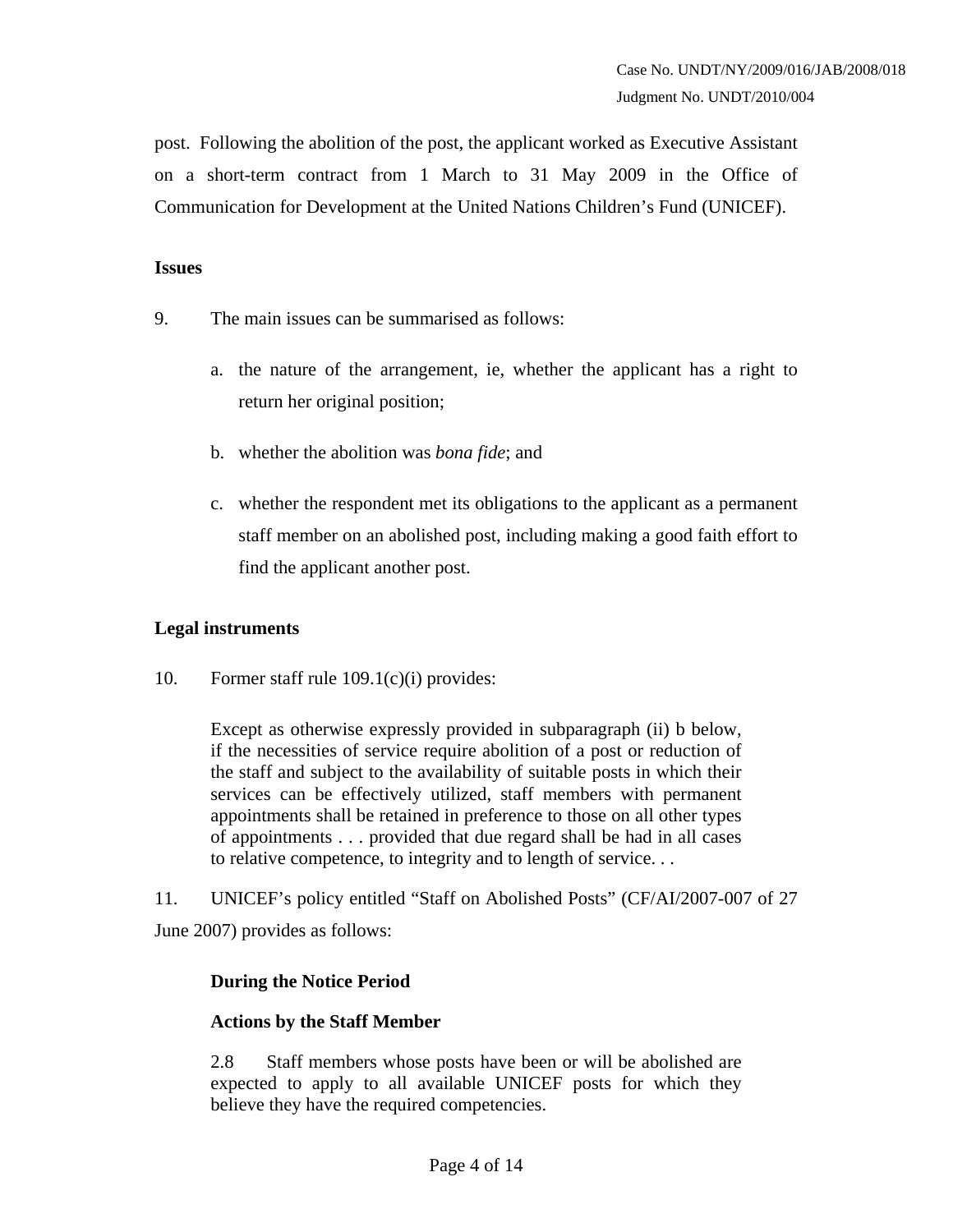#### **Actions by the Organization**

2.9 UNICEF (HR contact) may take the following steps:

a) assist staff in identifying and applying for suitable available posts;

b) add the staff member's name to a list of applicants or to a shortlist for an available post even if the staff member did not submit an application for the post.

. . .

#### **Special Measures for Staff Holding Permanent Appointments**

2.14 In the event that two or more UNICEF staff members on abolished posts applied to or were included in the list/shortlist for the same post and one of them holds a permanent appointment, the UNICEF staff member holding the permanent appointment shall be given preference if his/her qualifications are better than or equal to those of the other staff member.

12. Chapter 16, sec 1, para 16.3.1 of the UNICEF Human Resources Manual on Policy and Procedure states:

Staff who decide to formally appeal an administrative decision must, as a first stage in the appeal process, submit a Request for Administrative Review to the Executive Director in accordance with the provisions of UN Staff Rule 111.2.

# **Applicant's submissions**

13. In her statement of appeal of 20 March 2008, the applicant's main arguments were: the post that was eliminated was not hers; the abolition of the post was a subterfuge for separating the applicant and replacing her with another staff member; and the respondent did not make a good faith effort to find the applicant another post.

14. Counsel for the applicant argued that the post which was abolished was not the applicant's. Counsel pointed to the lack of documentary evidence from the respondent that the applicant had been transferred from her post of Principal Secretary (secretary to the Director) to that of Senior Secretary (secretary to the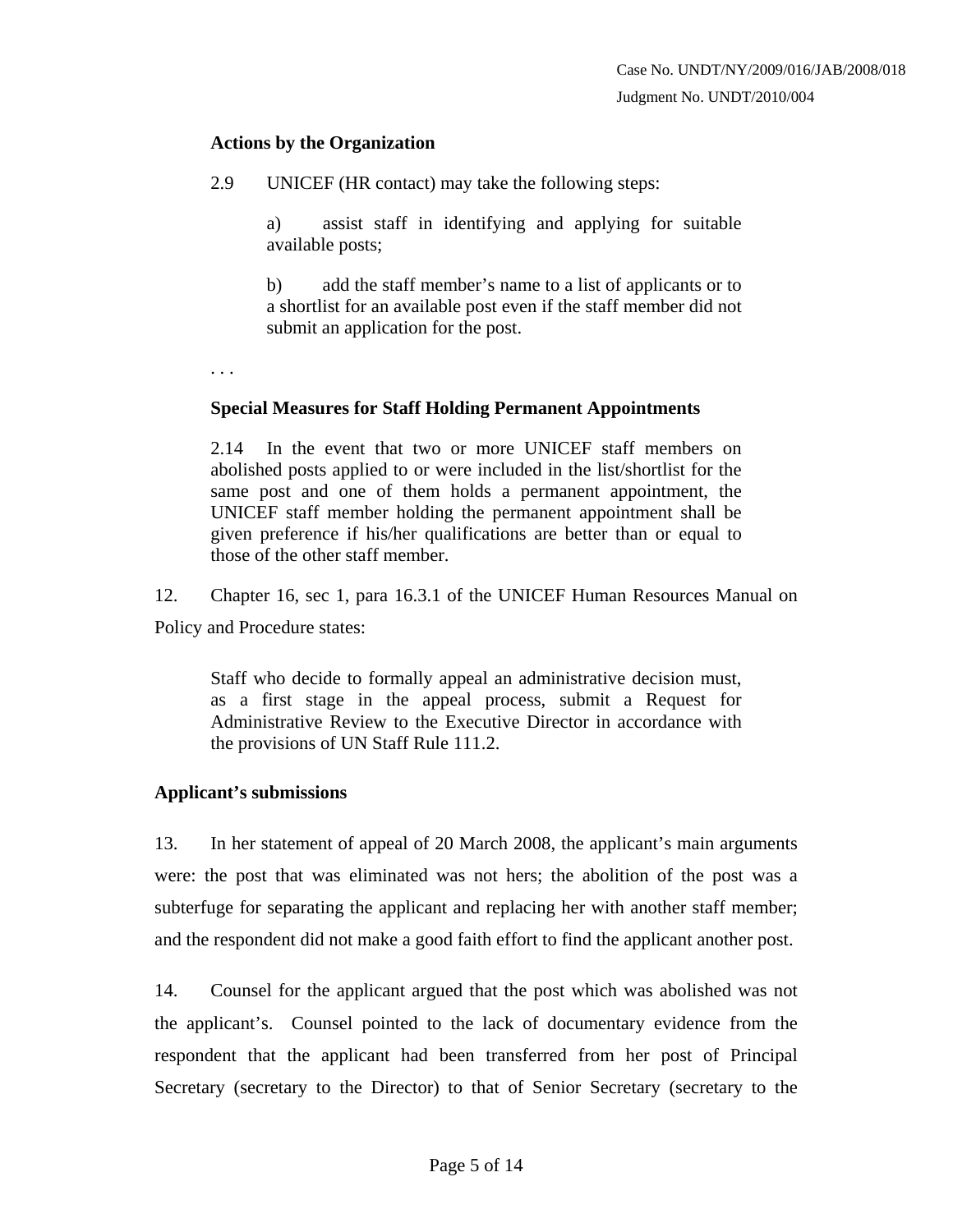Deputy Director) and the failure of the respondent to provide the alleged correspondence dating back to 1998 to which the Officer-in-Charge referred in his letter of 27 November 2008.

15. The applicant submitted that since the job descriptions of both posts were virtually identical, it should be inferred that the abolition was a subterfuge for removing the applicant from her permanent position and moving another candidate on a fixed-term contract into the applicant's role. The applicant referred to UN Administrative Tribunal Judgment No. 879 *Karmel*, in which the respondent had abolished a post and created a new post with nearly identical functions, and the Administrative Tribunal had ordered that the applicant be placed in a permanent post equivalent to the one she encumbered before the artificial elimination of her own post.

16. The respondent did not make a good faith effort to find the applicant another post, as required under para 2.14 of CF/AI/2007-007, which required that the applicant should have been afforded priority over candidates who were nonpermanent staff. As evidence of not being afforded such a priority, the applicant listed all the posts for which she unsuccessfully applied.

# **Respondent's submissions**

17. The abolished post was that encumbered by the applicant. The overview of the Personnel Actions taken concerning the applicant proves that she has been against that specific since 1990 and prior to that there was a different numbering system in place. The post did not change, rather the reporting lines did and this was a managerial discretion agreed between all parties, including the applicant, and confirmed by a letter from the Human Resources Officer of 1999 (reproduced below). This being so, the applicant is estopped from withdrawing her consent: ILOAT Judgment No. 193. Further, the time lapse of some eleven years between the original change in reporting line and the applicant's complaint required the inference that the change was permanent and the applicant had waived any rights to claim otherwise.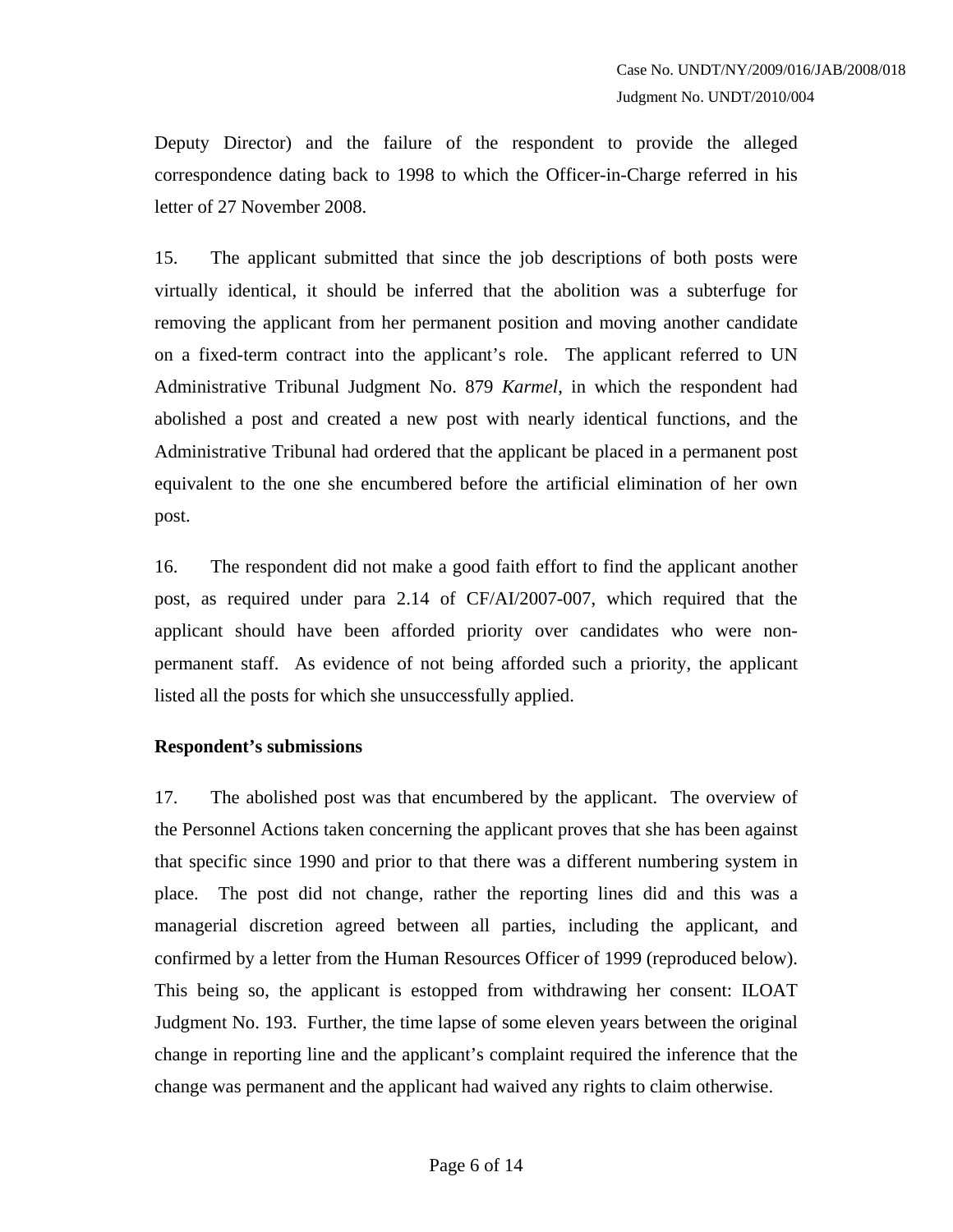18. As to whether the abolition was a subterfuge, the new post was distinctly different from that encumbered by the applicant and was created to meet specific needs of the office as decided by the Director. The differences are demonstrated by a comparison of the old and new job descriptions.

19. The panel found that the applicant lacked the basic competencies required for the new post.

20. All rules, regulations and policy applying to the obligations to permanent staff whose posts are abolished were complied with. The applicant was even given six rather than three months' notice as required under staff rule 109.3(a). Moreover, the applicant did not apply to all available vacancies during her notice period, as expected of her under para 2.8 of UNICEF's policy. The applicant was placed against all vacancies for which she met the minimum requirements and was shortlisted for twenty-nine posts by the Division of Human Resources. However, better qualified candidates were selected. Over the last twenty years, the applicant did not sufficiently develop her qualifications as a secretary to meet current work requirements.

# **The applicant's right to return to her original position**

21. There is a lack of documentary evidence that sheds light on the type of agreement which was reached with regard to the applicant taking up the position in 1997, although there appears to be no dispute that some kind of arrangement was made in which the applicant's role in the department was changed and that this arrangement was in place for some ten years. The maintenance of records of decisions affecting a staff member, such as in this case, is primarily the obligation of management although the staff member ought also to keep documents that affect him or her. In certain cases, the failure to keep and, hence, to produce relevant records will justify drawing inferences adverse to the Administration where the evidence in support of an applicant's case suggests he or she should succeed but is insufficient, of itself, to constitute a preponderance of evidence. In effect, the applicant submits that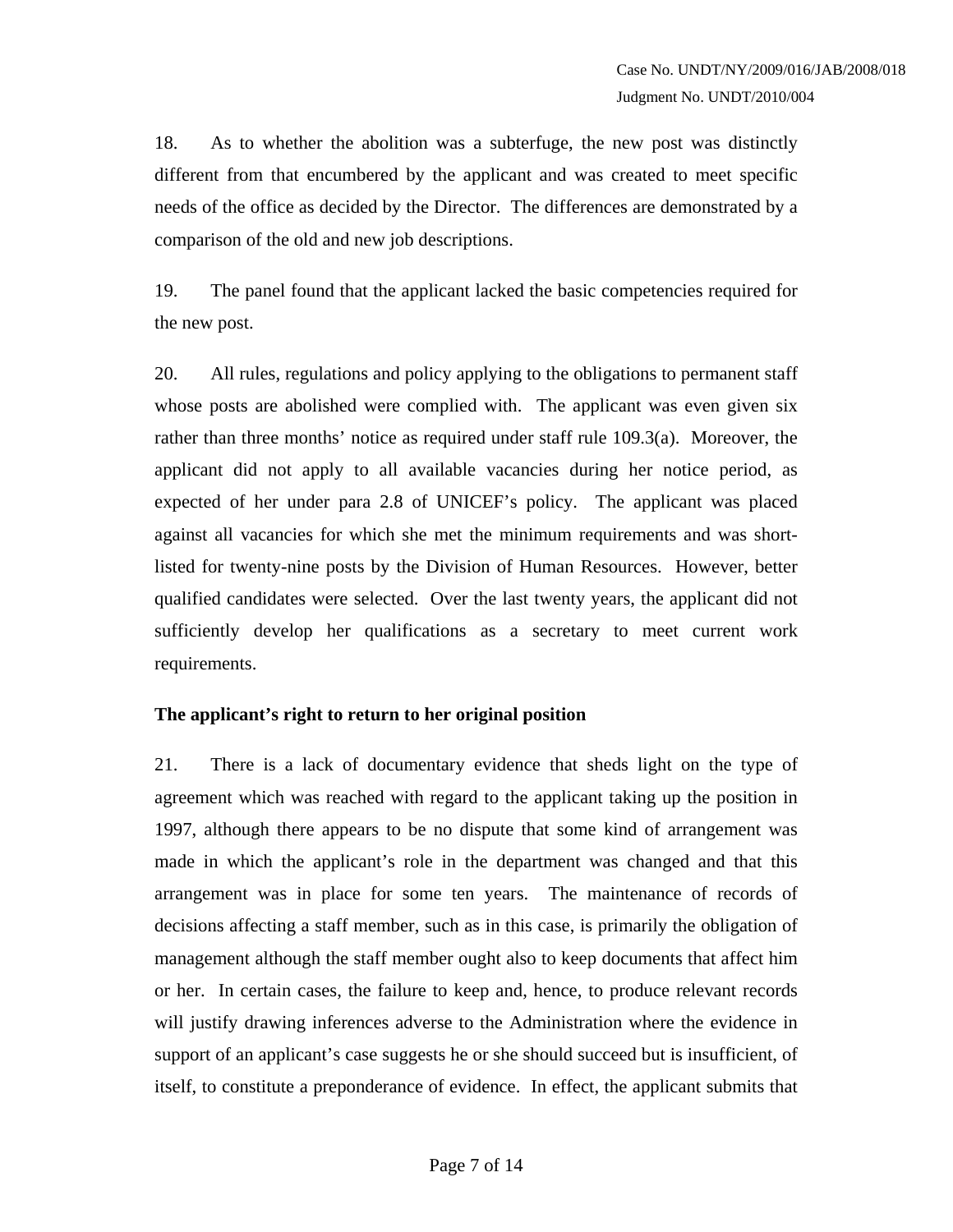the Tribunal should apply this rule in this case. However, it seems to me that, as the following shows, the evidence is sufficiently clear to make this course inappropriate.

22. Although it may well be that the applicant believed the agreement was temporary in nature, in the sense that the previous situation could be restored if she wished, the question is whether there is evidence that supports the correctness of such a belief. The applicant relies on a letter of 26 February 1999 written by her to the then Deputy Director of the Division of Human Resources, which states—

I currently hold the title of Principal Secretary in the Programme Funding Office. From January 1997, after a number of discussions between [the then Director, the Human Resources Officer] and myself, a verbal decision was taken in March 1997 that I would temporarily report to the Deputy Director, PFO. Now that [the Director] is retiring on 30 April 1999. I am requesting that as of May 1999, I return to my legitimate position as Principal Secretary, reporting directly to the Director.

On 12 April 1999, the Human Resources Officer replied to this request as follows—

As you know, your present assignment was an internal agreement which was discussed and agreed upon by all parties concerned in March 1997. We have no objection to your returning to your original position, provided it is once again agreeable to all staff concerned…

The applicant's request was refused by the incoming Director on 29 April 1999—

I write in response to the letter copied to me from [another named person]…regarding your request to DHR to resume the position of Secretary to the Director of Program Funding Office.

As you are aware, I shall be assuming the responsibilities of Director of the Program Funding Office in July and will have to depend on very effective secretarial support from the very beginning, given the multitude of challenges facing PFO in our mission to reach our resource mobilization goals. I do not believe it is in the interest of the office to change the current secretarial arrangements, given that you have not been directly supporting the Director for sometime. In the interest of continuity and effectiveness, I will have to account on the support of [another named person] as I assume my responsibilities.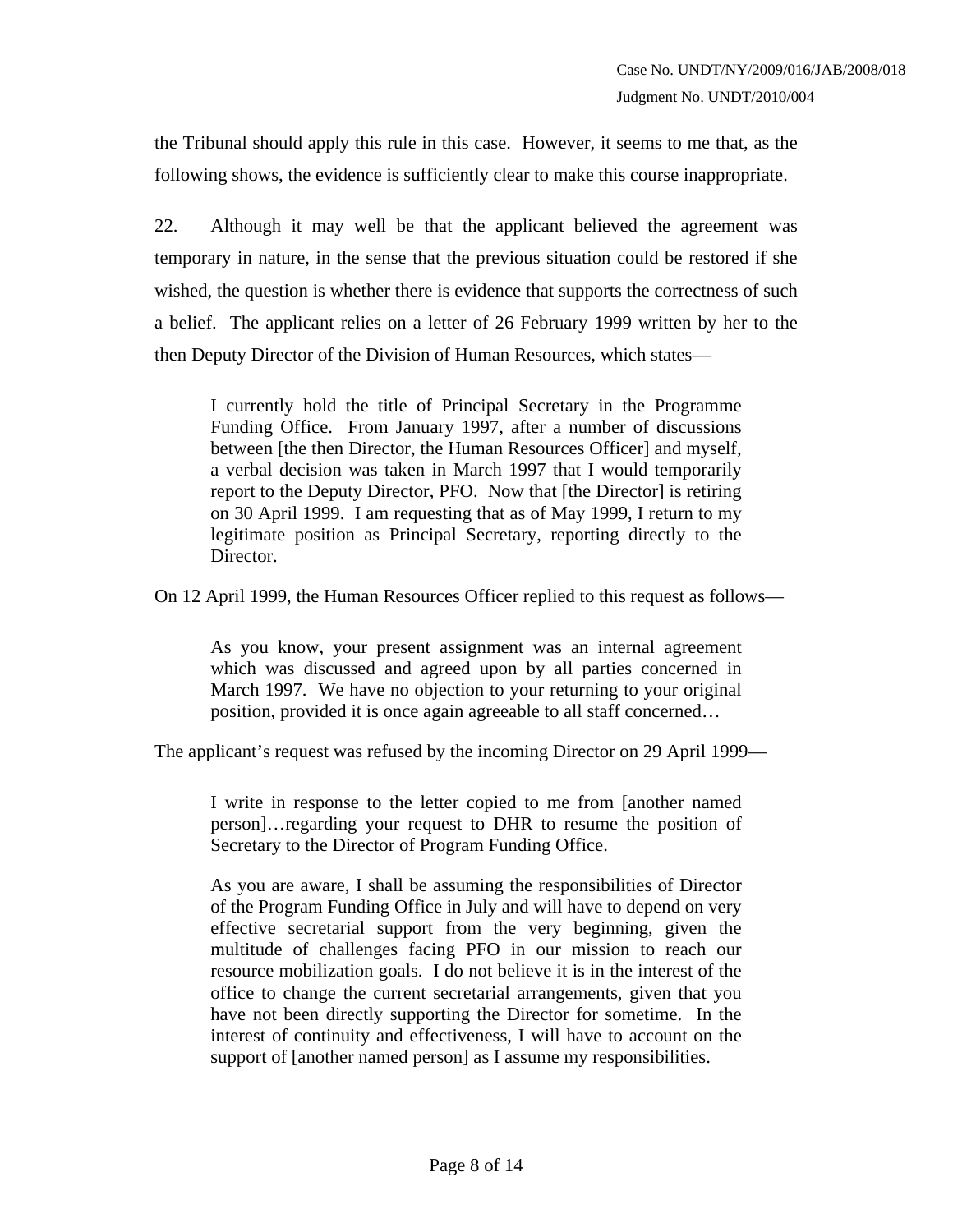I hope you will have some sympathetic understanding for this decision and I trust I can count on you to provide the best possible support to the Deputy Director in carrying out her responsibilities.

23. Although the applicant's letter was written some two years after the event, it provides some evidence that it was agreed that the change of reporting line was to be temporary. However, even if this arrangement was to be "temporary", the response to the applicant's letter made it clear that any return to the former arrangement required the agreement of all affected parties and could not be done simply at the behest of the applicant. In light of the terms of this letter, it is scarcely surprising that the reply of the incoming Director is cast as a refusal to agree to the returns sought by the applicant. The mere fact that there was no direct contradiction of the applicant's claim that the changed arrangement was temporary does not imply an acceptance of this description. The correct inference to draw from this correspondence is that, if the position were temporary this was only in the sense that it could be changed by agreement of all the relevant parties. By parity of reasoning, it could correctly be stated that the arrangement was permanent until it was changed by such agreement. Indeed, it seems to me, that this is the more appropriate description, especially because the applicant's return to her former role would require displacement of the person then performing that function and it was clearly envisaged that this person could not be removed by such rearrangement without her consent. The applicant did not respond to either of the letters dealing with her request and it should be inferred that this was because she accepted they correctly stated the situation.

24. The evidence discloses that the applicant did not again raise the matter until being informed on 15 August 2007 that the position of Secretary to the Deputy Director was to be abolished. The applicant claimed that she only "temporarily" encumbered that post and that her permanent post was Principal Secretary (Executive Assistant) to the Director, despite her absence from that post for well over ten years. Management was entitled to act on the basis that she accepted the position as permanent rather than temporary.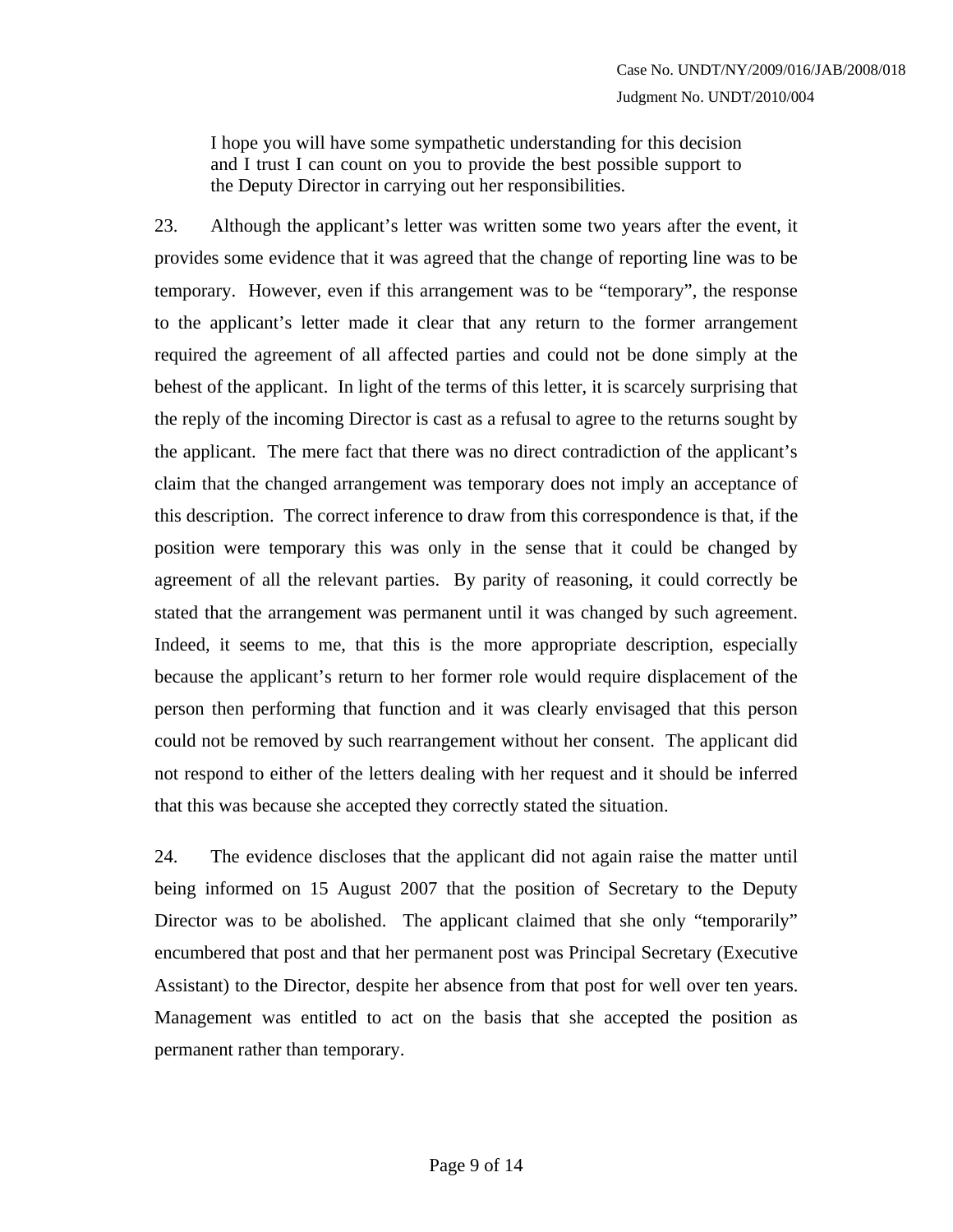25. Accordingly, the arrangement was permanent either in the sense that it required the agreement of all relevant parties for the applicant to resume her earlier position or in the sense that she acquiesced in the implicit assertion of management that she did not have the option to return at her behest alone. It follows that the applicant was, in the relevant sense, the occupant of the post that was to be abolished.

# **Was the abolition of the post** *bona fide***?**

26. Following an Organizational Review exercise and budget review, two GS-5 posts in the same section, including the post then encumbered by the applicant, were abolished. The Deputy Director had no use for secretarial support, as he administered his correspondence himself. The "new" post was, according to the respondent, created to support a newly created "Strategic Unit" in the division, of which the most significant change was that it was intended to support multiple staff rather than provide a secretary to a senior manager. The new post reported to a Senior Adviser whose line manager was the Deputy Director. Thus, whilst both posts were similar, the old post emphasized the need for significant secretarial experience, whilst the new post emphasized working experience in the administrative field. I have carefully examined the descriptions of both the old and new jobs and, considering them as a whole, am left with a strong overall impression that the applicant's old job involved considerably greater personal responsibility than the new job and that the context for the exercise and attributes of that responsibility are substantially different.

27. Both positions involve administrative tasks such as making travel arrangements, dealing with correspondence, contributing to daily office management, scheduling and arranging meetings, minute-taking and filing and external relations. However, the old job required the incumbent to organise travel for one director – one of nine listed administrative tasks to which altogether is attributed 30 per cent of the incumbent's time – whilst the new job required organising travel for nine staff – which, alone, attributed 20 per cent of the incumbent's time. This strikes me as a significant difference in responsibilities, not only in the quantity of travel-related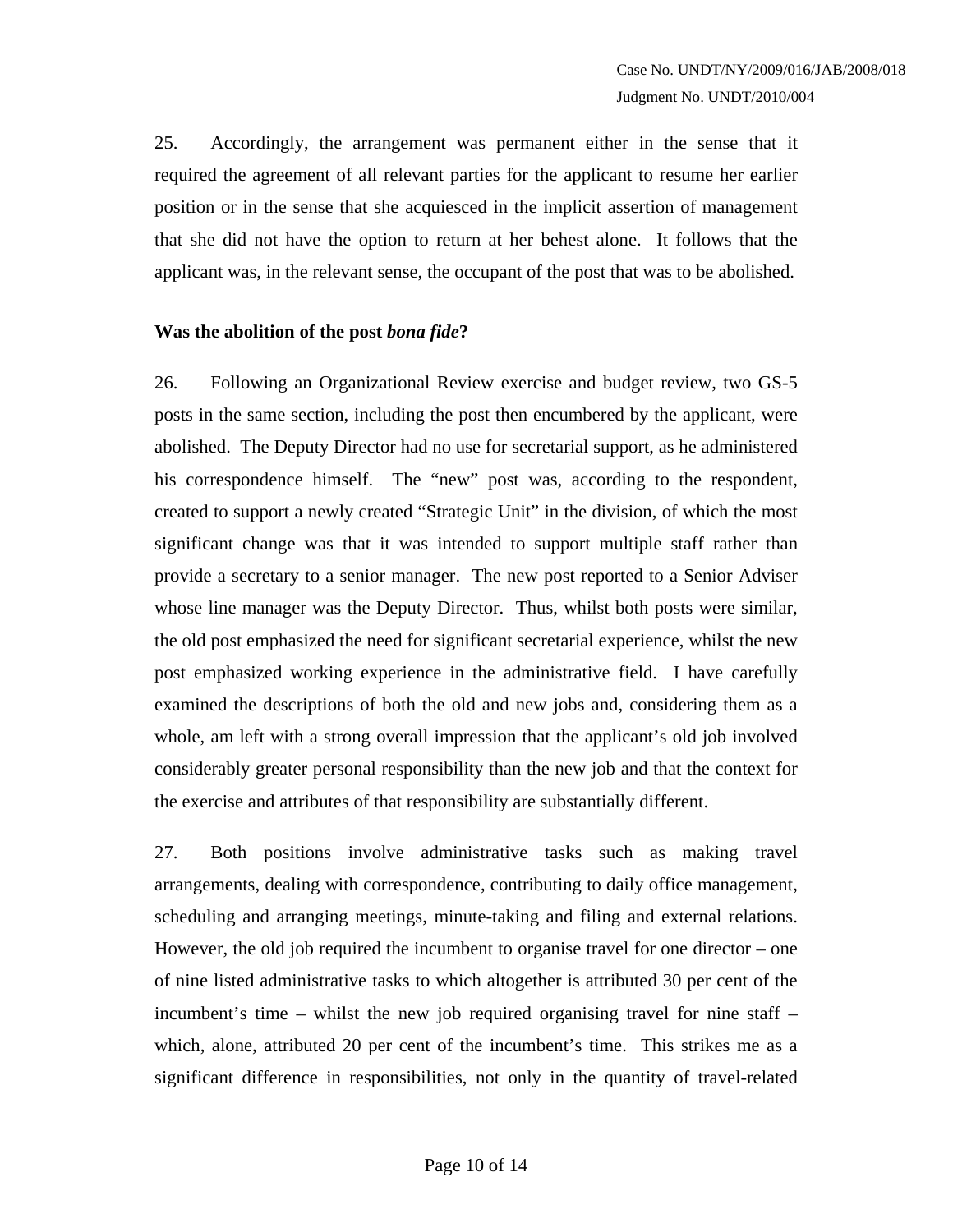work but its complexity. As to IT skills required for the new job, one of the basic education requirements of the new job description is familiarity with Microsoft Office, Lotus Notes and two other electronic database software systems. This was not a specific requirement of the old job, although I do not doubt that the applicant has some familiarity with the first two programs. She did not claim familiarity with the other systems, which were concerned with budget and finance. Although the new job description does not dedicate any specific percentage of time to this duty, and hence it ought not to be regarded as a major attribute of the position, the fact that the old job did not specify any such requirement or make references to the additional software systems is not insignificant and does suggest a genuine, as distinct from artificial, change in job requirements. Whilst it is true that these detailed requirements do not themselves demonstrate markedly different job responsibilities, nevertheless, they do significantly support my overall impression of substantial difference. It is necessary, of course, to examine the detail of the job descriptions, but it is important in my view to consider these details as a whole. When this is done it appears to me that the two jobs are very different. I repeat that the job occupied by the applicant certainly seems to have carried the heavier responsibilities but the new job not only differed in degree; it differed also in substance and because of the way in which its particular attributes are described and the different structure of which it is a part.

28. Whether a new post is sufficiently different from another post in the same section as to require the abolition of one and the advertisement of the other is obviously a question of fact and degree, requiring the exercise of careful managerial judgment. The ways in which one post relates to the others with which it is connected are rarely simple and opinions about what adjustments are desirable when reorganization occurs can quite reasonably differ and suggest different reasonable outcomes. Having regard especially to the length of time for which the applicant had occupied her position, I do not think that the decision not to retrain her, but rather to enable her to compete with other candidates for the new post was unreasonable, although it may be that another manager might have made a different decision.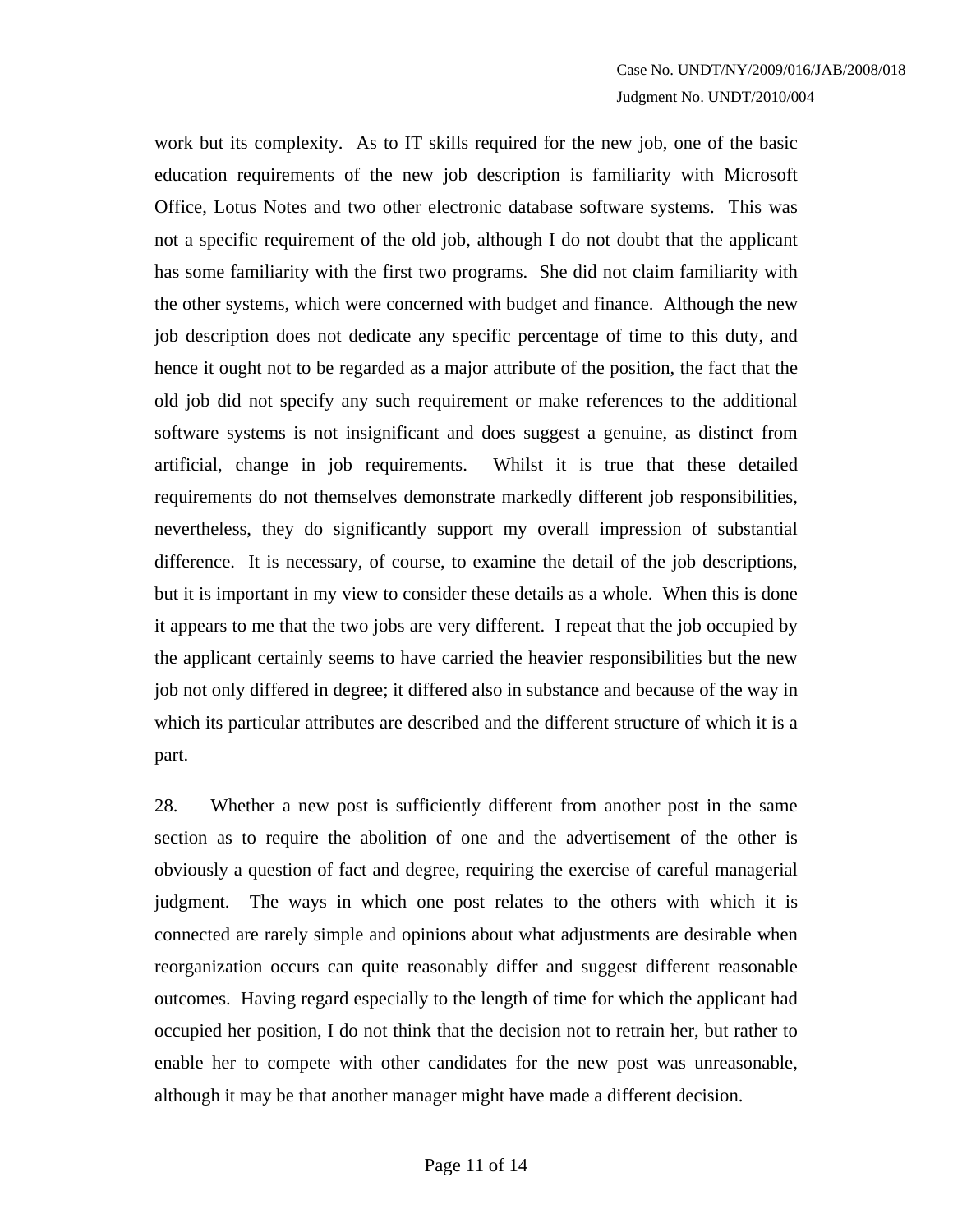29. Overall, it seems to me that the preponderance of evidence favours the conclusion that the impugned changes were motivated by genuine organizational readjustments and were not influenced by any improper considerations.

# **Did the respondent meet its obligation to the applicant as a permanent staff member on an abolished post?**

30. The documents which have been tendered as to the recruitment process for the new post show that the panel in question considered the applicant not to have equal qualifications to the individual who was successful. A memorandum of 9 December 2007 dealing with the recommendation for the position contains a detailed description of the skills and experience demonstrated by the applicant in the assessment process and entirely justifies, in my opinion, the conclusion of the panel that the recommended candidate was manifestly the best candidate out of the four who were shortlisted. On 11 December 2007, a Human Resources Officer raised the question why two out of the three candidates who were staff on abolished posts were not found suitable for the new position mentioning, in particular, the applicant and the Officer's understanding that the applicant was currently performing administrative assistant work of a type similar to that required by the post under recruitment. The Deputy Director's explanation, provided the following day, strikes me as comprehensive, fair and sufficient. It is unnecessarily invasive of the applicant's privacy to give further details.

31. Turning to former staff rule 109.1(c)(i) which refers to retention of permanent staff in preference to all other types of appointments, I note that there is a caveat that regard shall be given to "relative competence". Again, I am satisfied on the papers before me that the interview panels were fair in their assessment of the applicant and it appears clear that she did not have the required skills or competencies.

32. Finally, with regard to paras 2.9 and 2.14 of UNICEF's policy as referenced above, I am persuaded by the evidence rendered by the respondent that reasonable efforts were made on the part of the respondent to find the applicant another position.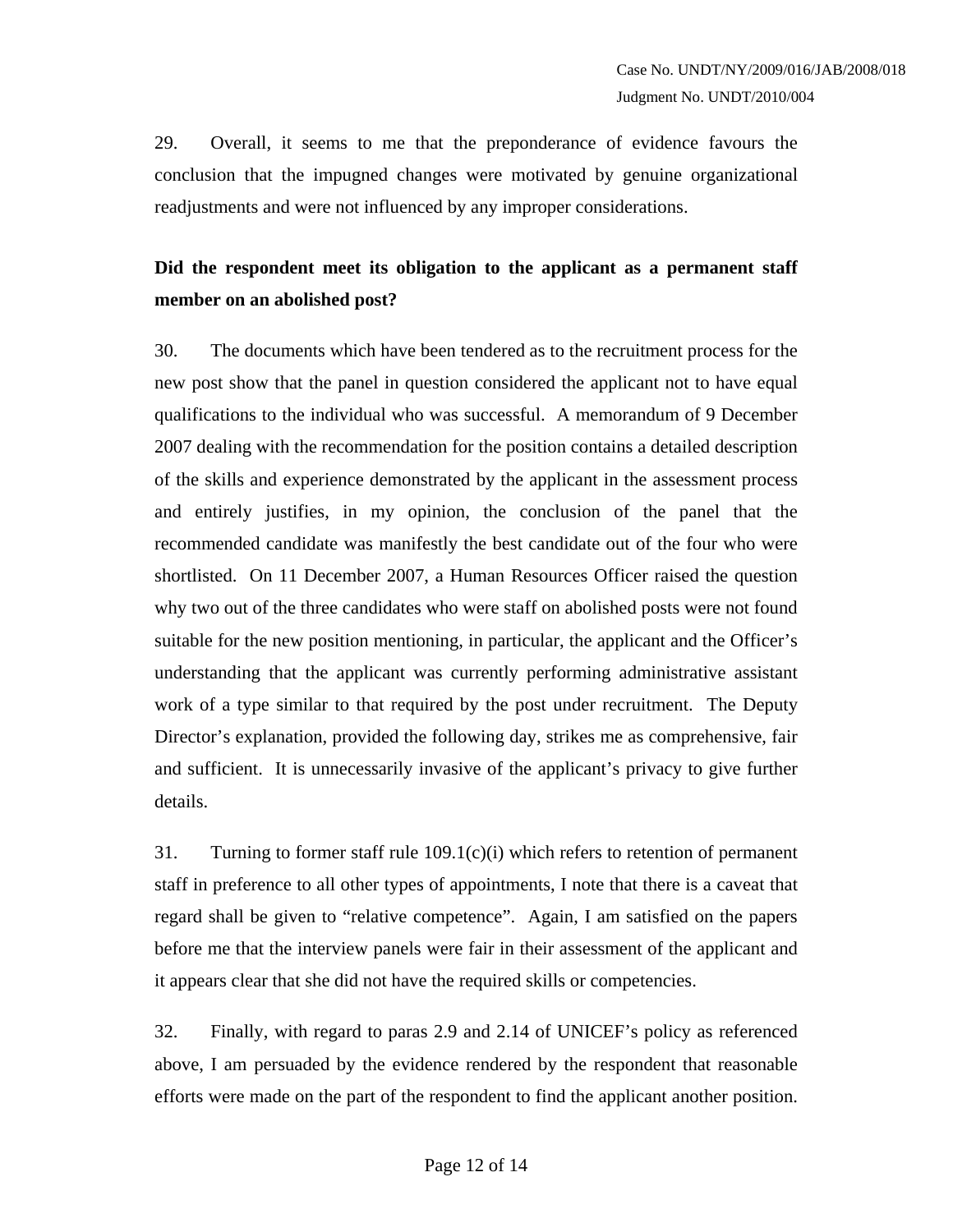I also note for completeness of the record that following the applicant's initial request for a suspension of action and the JAB's finding that the "UNICEF Administration had not shown good faith efforts to find you another post within UNICEF or elsewhere", the administration agreed, by letter dated 29 February 2008, to suspend the decision to terminate the applicant's permanent appointment for three months to allow UNICEF to further pursue good faith efforts to find the applicant a suitable post.

33. I have considered the vacancies for which the applicant was a candidate. The respondent provided a list of twenty-nine positions for which the applicant was shortlisted, which included a number of posts for which the Applicant did not even apply to but for which she was short-listed nonetheless. This list comprised seventeen Administrative Assistant positions, three Human Resources Assistant positions, seven Executive Assistant positions, one Editorial Assistant position and one Programme Assistant position. The lack of success of the applicant in obtaining a position despite her positive performance appraisals is not evidence that the Organization did not fulfill its obligations to her, it is merely consistent with such a failure. Even if it gives rise to the suspicion, it does not provide significant evidence that the Organization did not fulfill its obligations. On the other side there was a multiplicity of selection panels responsible for weighing the applicant's suitability against the other candidates and were obliged to take her situation into account. As far as the evidence goes, it appears this was appropriately done. Counsel for the applicant went as far as to say that there was bad faith on the part of the Administration. However, the evidence taken as a whole does not justify this submission.

34. While it is clearly unfortunate for a staff member who has served the Organization for so many years to find herself in a position where her post is abolished and she is not successful in finding another post, there is insufficient evidence to support her claims.